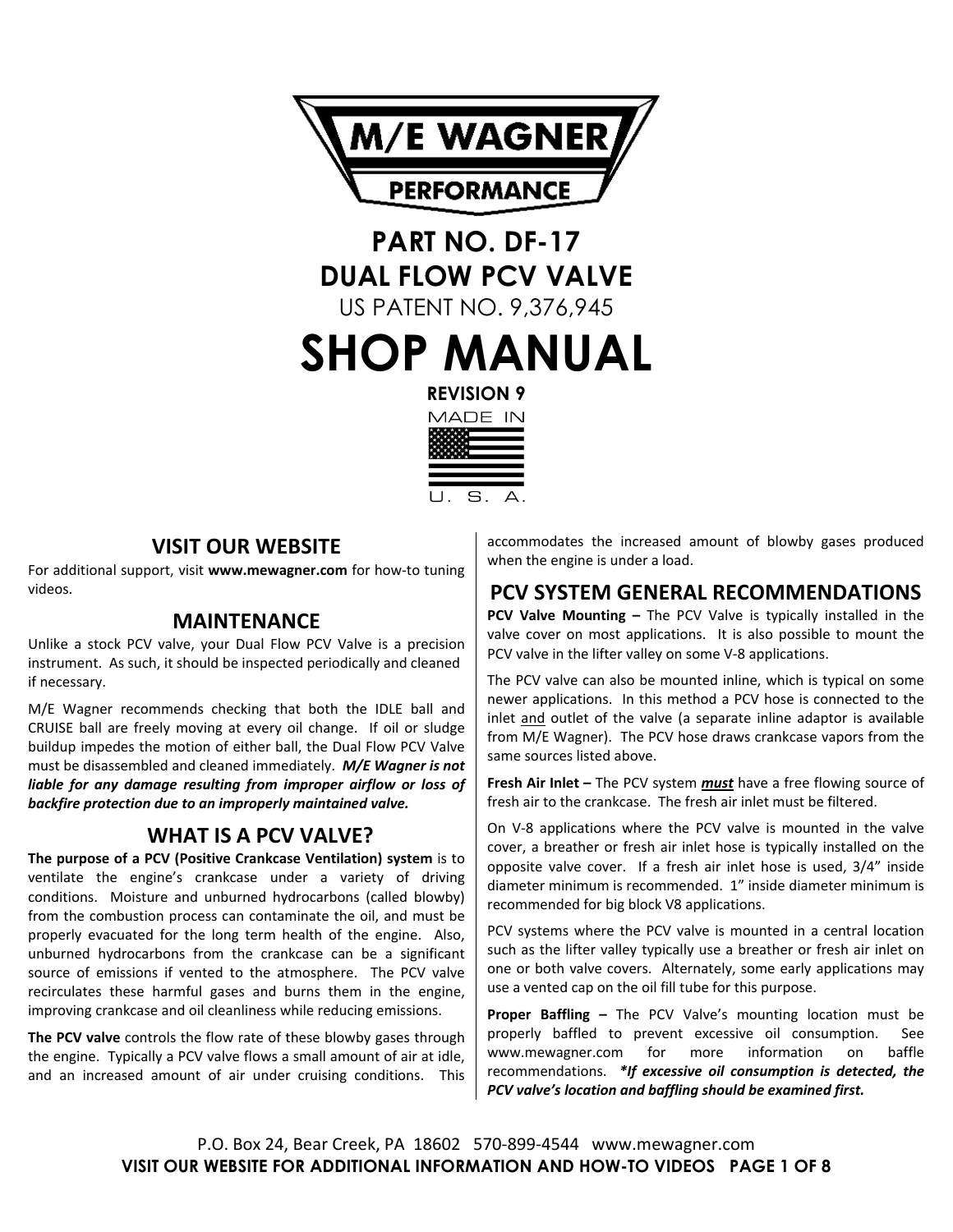



A minimum of a 3/8" gap is required from the underside of the PCV valve to the baffle surface. Inadequate clearance can lead to excessive oil consumption. Spacer o-rings are provided if the valve needs to be spaced upward to achieve this gap.



## **DUAL FLOW PCV OVERVIEW**

**Stock style PCV valves** have remained unchanged for over 50 years. A typical stock style PCV valve has one airflow channel; the airflow through this channel is controlled by a spring actuated piston. The flow rate at idle, the flow rate under cruising conditions, and the vacuum level where the valve transitions between these modes are controlled by the spring's stiffness and piston's geometry. These parameters are not adjustable by the user for tuning purposes.

**Dual Flow PCV Technology** puts the user in control of all aspects of the PCV system's performance. M/E Wagner is the first manufacturer to split PCV airflow into two separate circuits, an IDLE and CRUISE circuit. This patented technology allows the user to adjust the PCV system's flow rates, as well as the vacuum level where the valve transitions from IDLE to CRUISE mode.

## **HOW IT WORKS**

- The Dual Flow PCV Valve can be in IDLE or CRUISE mode, depending on driving conditions.
- IDLE mode has a low flow rate.
- CRUISE mode has an increased flow rate.
- The IDLE flow rate is controlled by the IDLE screw.
- The CRUISE flow rate is controlled by a combination of the user set IDLE flow rate, and internal porting in the valve (porting is precision machined and is not user adjustable).
- The vacuum level where the valve switches from IDLE to CRUISE mode is controlled by the CRUISE screw (in Dual Flow mode)

## **TUNING METHOD OVERVIEW**

#### *Tuning recommendations are offered as a starting point, however the user may need to experiment to find what works best for a particular engine.*

The Dual Flow PCV Valve can operate in Dual Flow mode or Fixed Orifice Mode. Two springs are supplied to accommodate various ranges of vacuum when operating in Dual Flow mode.

**Dual Flow Mode** utilizes both the IDLE and CRUISE circuits. This mode flows a reduced amount of air under idle conditions and an increased amount of air under cruising conditions. The valve switches between flowing air through only one circuit (IDLE) and two circuits (both IDLE and CRUISE) depending on operating conditions.

**M/E WAGNER**  $\blacksquare$  **SHOP MANUAL** (REV.9) **DUAL FLOW PCV VALVE PART NO. DF-17 US PART NO. 9,376,945** 

> Two springs are available for use in Dual Flow mode. The high vacuum or low vacuum spring is selected based on the engine's manifold vacuum level at idle. See "Selecting a Tuning Method" for more details. In the event that the springs need to be identified, the following length chart may be used. Note that the low vacuum spring is a weaker spring (due to smaller wire diameter) even though its uncompressed length is longer than that of the high vacuum spring.

| <b>Spring</b>           | Length | Wire Dia. |
|-------------------------|--------|-----------|
| High Vacuum (10"+ Hg.)  | 1.50'' | 0.018''   |
| Low Vacuum (7"-10" Hg.) | 1.75'' | 0.016''   |

Fixed Orifice Mode does not turn the cruise circuit on or off depending on engine load. In this mode, one or both circuits of the valve are locked on regardless of the engine's operating conditions. This tuning mode is used on applications with very low or unstable idle vacuum signals, and it makes the orifice size that the air flows through constant (or "fixed") at all times. In this mode, the flow rate of the valve at idle is intentionally increased. The flow rate under cruising conditions will still increase in fixed orifice mode, since engines with very weak idle vacuum signals will tend to make increased vacuum under moderate loads and speeds. This increase in vacuum will provide more pull to move more air through the valve's porting during cruising conditions. Fixed orifice mode is also useful when idle vacuum signals are unstable, which might cause chatter in the piston of a conventional PCV valve. Full backfire protection is maintained when using fixed orifice mode.

## **SELECTING A TUNING METHOD**

- **1.** Connect a vacuum gauge to a **manifold vacuum source**. *Note that the vacuum tuning port on the DF‐17 PCV valve is not an acceptable measurement point for this reading. A manifold vacuum source on the engine must be used.*
- **2.** Warm up the engine. The Dual Flow PCV valve does not need to be installed at this point. These steps are a preliminary check of the engine's manifold vacuum level to select a tuning mode only.
- **3.** With the engine at idle (in *PARK* for automatics), observe the idle vacuum level.
- **4.** Using the chart below, determine which tuning mode and which spring (if applicable) will be used. The spring may need to be changed or removed, see the following section for details.

| <b>Manifold vacuum at</b><br>idle: | <b>Tuning mode:</b>  | <b>Cruise circuit</b><br>spring: |  |
|------------------------------------|----------------------|----------------------------------|--|
| Greater than 10" Hg                | Dual Flow            | <b>High Vacuum</b>               |  |
| Between 7" and 10" Hg              | Dual Flow            | Low Vacuum                       |  |
| Less than 7" Hg, or if             | <b>Fixed Orifice</b> | $N/A -$ Remove                   |  |
| vacuum is unsteady or              | Standard Flow*       | spring                           |  |
| choppy when viewed                 | <b>Fixed Orifice</b> | High vacuum                      |  |
| with a vacuum gauge                | High Flow*           |                                  |  |

\*See Fixed Orifice Tuning Mode section for more details on standard vs. high flow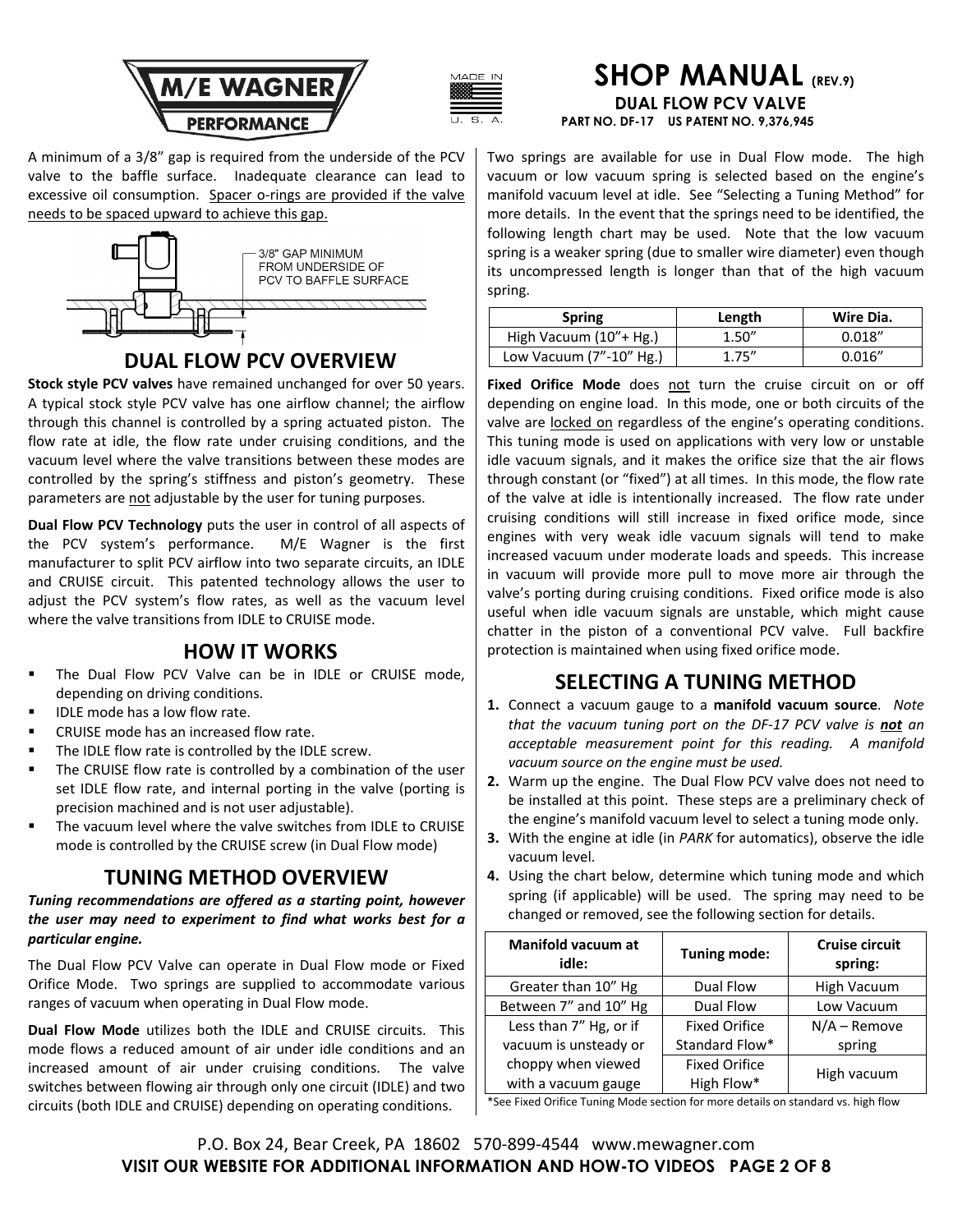



## **M/E WAGNER SHOP MANUAL** (REV.9)

## **CHANGING OR REMOVING THE CRUISE CIRCUIT SPRING**

Based on the table in "Selecting a Tuning Method", it may be necessary to change or remove the cruise circuit spring. *Valves are shipped from M/E Wagner in Dual Flow mode with the high vacuum spring installed unless noted otherwise.* If it is necessary to



change or remove the spring, use the following steps:

1. **Disassemble valve:** Using the allen wrench supplied in the kit, remove the (2) main body fastening screws. This will permit the upper and lower body to be separated.

2. **Change or remove the CRUISE circuit spring:** After removing the upper body, remove or replace the existing CRUISE circuit spring. Do not remove the bronze spring guide bushing or cruise circuit ball if removing the spring.

3. **Reassemble valve:** Be sure to reinstall the main body sealing o-ring and reassemble the upper and lower valve body. Reinstall the (2) main body screws and hand tighten.

## **DUAL FLOW MODE INSTRUCTIONS**



**Dual Flow Mode** utilizes both the IDLE and CRUISE circuits as shown in the previous image. See Tuning Method Overview for more details regarding Dual Flow Mode functionality.

#### *TUNING IN DUAL FLOW MODE*

1. **Set CRUISE circuit transition for initial tuning:** The CRUISE screw controls the vacuum level where the valve transitions from IDLE mode to increased flow CRUISE mode. Turn the CRUISE screw clockwise until it is flush with the top of the valve. Back out the CRUISE screw counterclockwise 10 turns, or ½" above flush (valve is set this way when shipped from M/E Wagner). This disables the CRUISE circuit for initial tuning.

2. **Set IDLE flow rate:** The IDLE screw controls the flow rate of the valve in IDLE mode. The IDLE flow rate also influences the valve's flow rate in CRUISE mode (CRUISE modes adds a preset amount of flow to the IDLE flow rate via CNC machined internal porting).

Turn the IDLE screw clockwise until lightly seated, then use the **manifold vacuum** reading previously determined in "Selecting a Tuning Method" and the table below to determine the number of IDLE screw turns out (counterclockwise) from lightly seated that should be used as a starting point for your engine.

| Example: A 302 cubic inch<br>engine with 15 inches of<br>manifold vacuum at idle should<br>set the IDLE circuit screw to 1<br>turn CCW from lightly seated. |                  | <b>DUAL FLOW MODE</b><br>IDLE circuit screw setting* vs.<br>manifold vacuum (in. Hg) at idle |                               |               |
|-------------------------------------------------------------------------------------------------------------------------------------------------------------|------------------|----------------------------------------------------------------------------------------------|-------------------------------|---------------|
|                                                                                                                                                             |                  | $7''-10''$                                                                                   | $10'' - 14''$                 | $14" +$       |
| <b>ENGINE</b>                                                                                                                                               | Less than<br>200 | 1 turn                                                                                       | $1/2$ turn                    | $1/4$ turn    |
| <b>SIZE</b>                                                                                                                                                 | 200-280          | $1-1/2$ turns                                                                                | $3/4$ turn                    | $1/2$ turn    |
| CU. IN.                                                                                                                                                     | 280-360          | 2 turns                                                                                      | $1-1/2$ turns                 | 1 turn        |
|                                                                                                                                                             | $360+$           | 4 turns                                                                                      | 2 turns                       | $1-1/2$ turns |
| *Maximum setting<br>4 turns                                                                                                                                 |                  | Use Low<br>Vac. Spring                                                                       | <b>Use High Vacuum Spring</b> |               |

CAUTION: User assumes all responsibility when determining flow rates. Proper PCV baffling is required. An inline air‐oil separator may be required. Oil consumption and spark plug fouling must be carefully monitored.

> **VACUUM GAUGE** (NOT INCLUDED)

**REMOVE CROSS PASSAGE PLUG, INSTALL VACUUM<br>ADAPTOR FITTING** 

3. **Install Valve:** Connect PCV valve to manifold vacuum fitting intended for PCV usage using 3/8" inside diameter PCV hose. Install valve to valve cover.

4. **Warm up engine.**

5. **Connect vacuum gauge to PCV valve for CRUISE**

**circuit tuning:** Shut off engine. While wearing a glove (valve will be hot) remove the valve from the valve cover and use the included allen wrench to remove the CROSS PASSAGE PLUG. Thread the VACUUM ADAPTOR FITTING hand tight into the cross passage port.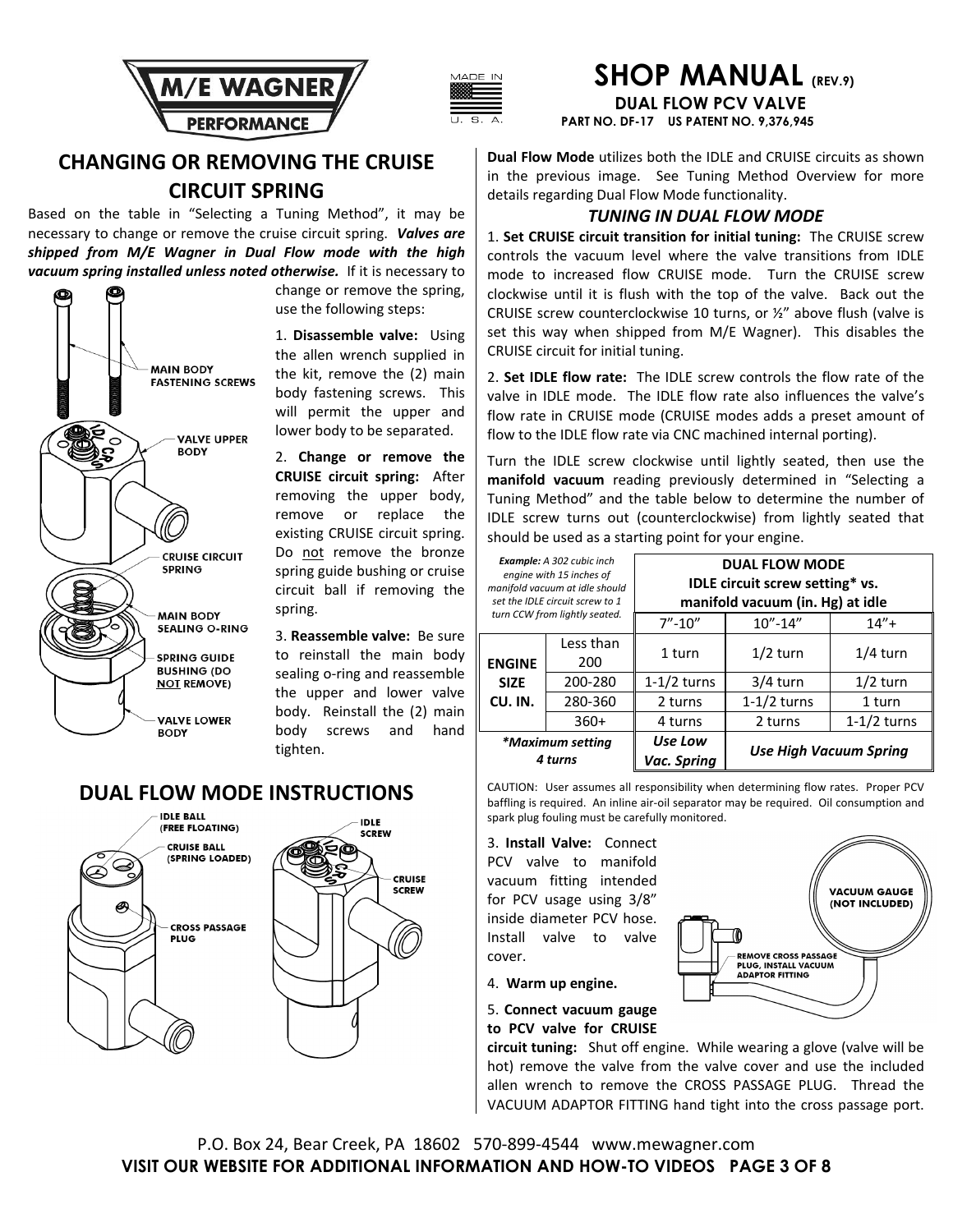



Connect a vacuum line from the fitting to a vacuum gauge. Reinstall the valve to the valve cover. Valve will not insert into valve cover fully with vacuum adaptor fitting attached, and may need to be held in place during tuning with the CRUISE screw allen wrench.

6. **Set CRUISE circuit transition level:** Idle engine. Slowly turn the CRUISE SCREW clockwise until valve transitions from IDLE to CRUISE mode, indicated by vacuum tuning port reading moving off of nearly zero (to typically between 2" and 7" Hg, varies with manifold vacuum level and idle flow rate). Now turn the CRUISE SCREW counterclockwise slowly until the valve transitions back to IDLE mode shown by the vacuum reading dropping back to a steady reading of zero (or nearly zero, depending on the vacuum gauge used). *Turn the CRUISE SCREW counterclockwise an additional (3/4) turn from this point to obtain the final setting.*

*Important notes regarding this tuning step:*

- *The actual vacuum level measured at the cross passage port is not critical.* This step is intended to ensure the valve transitions from idle mode to cruise mode by observing a *change* in the vacuum readings. Engines with lower manifold vacuum readings will see less of a change when the valve enters CRUISE mode.
- Some engines may require the CRUISE screw to be nearly flush with the top of the valve before the vacuum transition occurs.
- The vacuum reading from the DF‐17 tuning port will not match typical manifold or ported vacuum readings. It is a measurement of an internal circuit of the valve.

7. **Verify CRUISE transition level:** Rev engine quickly and aggressively. Vacuum gauge needle should briefly jump off of zero (valve enters CRUISE mode briefly) during rev. Vacuum reading must return to zero or nearly zero (valve returns to IDLE mode) when engine idles. If vacuum reading does not return to zero, back off the CRUISE screw in additional 1/8 turn increments and re‐test.

8. **Remove vacuum gauge and fitting:** Shut off engine. Remove vacuum gauge and vacuum adaptor fitting. *Reinstall cross passage plug.* Install valve fully in valve cover and reconnect PCV line.

9. **Road test:** Drive the vehicle and determine if any adjustments to the IDLE flow rate need to be made. See "Airflow Recommendations" for more details.

10. **Change IDLE flow:** If it is determined that changes are needed to the IDLE flow rate, repeat steps 1‐9 while making changes to the IDLE flow baseline based on the Airflow Recommendations section on the following page.

**Note:** At times you may find that idle manifold vacuum levels may change when PCV flow rates are altered. Check manifold vacuum at idle after PCV tuning to ensure the correct spring is being used.

## **FIXED ORIFICE MODE OVERVIEW**

**Fixed orifice mode** uses one or both circuits of the valve which are locked on regardless of the engine's operating conditions (see

**M/E WAGNER**  $\blacksquare$  **SHOP MANUAL** (REV.9) **DUAL FLOW PCV VALVE**<br> **PERFORMANCE** PART NO. DF-17 US PATENT NO. 9,376,945

> Tuning Method Overview for more details). This mode is useful when idle vacuum signals are weak or unstable at idle.

> Two fixed orifice tuning modes are available depending on the flow rate desired. *M/E Wagner recommends starting in Standard Flow mode for all fixed orifice applications.* In this mode, only the IDLE circuit will flow air at all times. Through tuning and testing, the user may elect to increase fixed orifice flow rates beyond those recommended as starting points. If the user reaches the maximum flow rate setting in Standard Mode (4 turns out on the IDLE screw) and more flow is still desired, High Flow fixed orifice mode can then be used.

> In High Flow fixed orifice mode, both the IDLE and CRUISE circuits will flow air at all times. The addition of the CRUISE circuit in High Flow fixed orifice mode enables higher total airflow.

> In both fixed orifice modes, full backfire protection is maintained. See the following sections for details on tuning with each mode.

| <b>Fixed orifice</b><br>tuning mode:                                           | Cruise<br>circuit<br>spring:                                                | Tuning mode notes:                                                                                                                                                                       |
|--------------------------------------------------------------------------------|-----------------------------------------------------------------------------|------------------------------------------------------------------------------------------------------------------------------------------------------------------------------------------|
| <b>Standard Flow</b><br>(IDLE circuit<br>flows, CRUISE<br>circuit disabled)    | $N/A -$<br>Remove<br>spring                                                 | Use this mode as a starting<br>point for all fixed orifice<br>applications. The majority of<br>fixed orifice applications will<br>continue to use this mode after<br>tuning is complete. |
| High Flow<br>(Both IDLE and<br><b>CRUISE</b> circuits<br>flow at all<br>times) | High<br>vacuum<br>spring with<br>cruise screw<br>flush with<br>top of valve | Based on tuning results in<br>Standard Flow mode, if the<br>maximum flow setting is<br>reached (4 turns) and more<br>flow is desired, High Flow mode<br>may be used.                     |

#### *TUNING IN FIXED ORIFICE MODE (STANDARD FLOW)*

1. **Remove CRUISE circuit spring:** Reference the previous section "Changing or Removing the Cruise Circuit Spring" for instructions on how to remove the spring. This will disable the CRUISE circuit completely, directing all airflow through the IDLE circuit. Do not remove the bronze spring guide bushing.

2. **Set CRUISE screw:** The CRUISE screw is no longer used, however it must still be installed to the valve. Turn the CRUISE screw until it is approximately flush with the top of the valve. Exact positioning is not critical in this mode.

3. **Set IDLE screw:** Since the CRUISE circuit no longer adds an additional amount of airflow during cruising conditions, M/E Wagner recommends using increased idle flow rates beyond those used in Dual Flow mode with higher vacuum applications. The following IDLE circuit settings (number of turns counterclockwise from lightly seated) are recommended as a starting point to ensure the crankcase is properly ventilated, however your engine may require

P.O. Box 24, Bear Creek, PA 18602 570‐899‐4544 www.mewagner.com **VISIT OUR WEBSITE FOR ADDITIONAL INFORMATION AND HOW-TO VIDEOS PAGE 4 OF 8**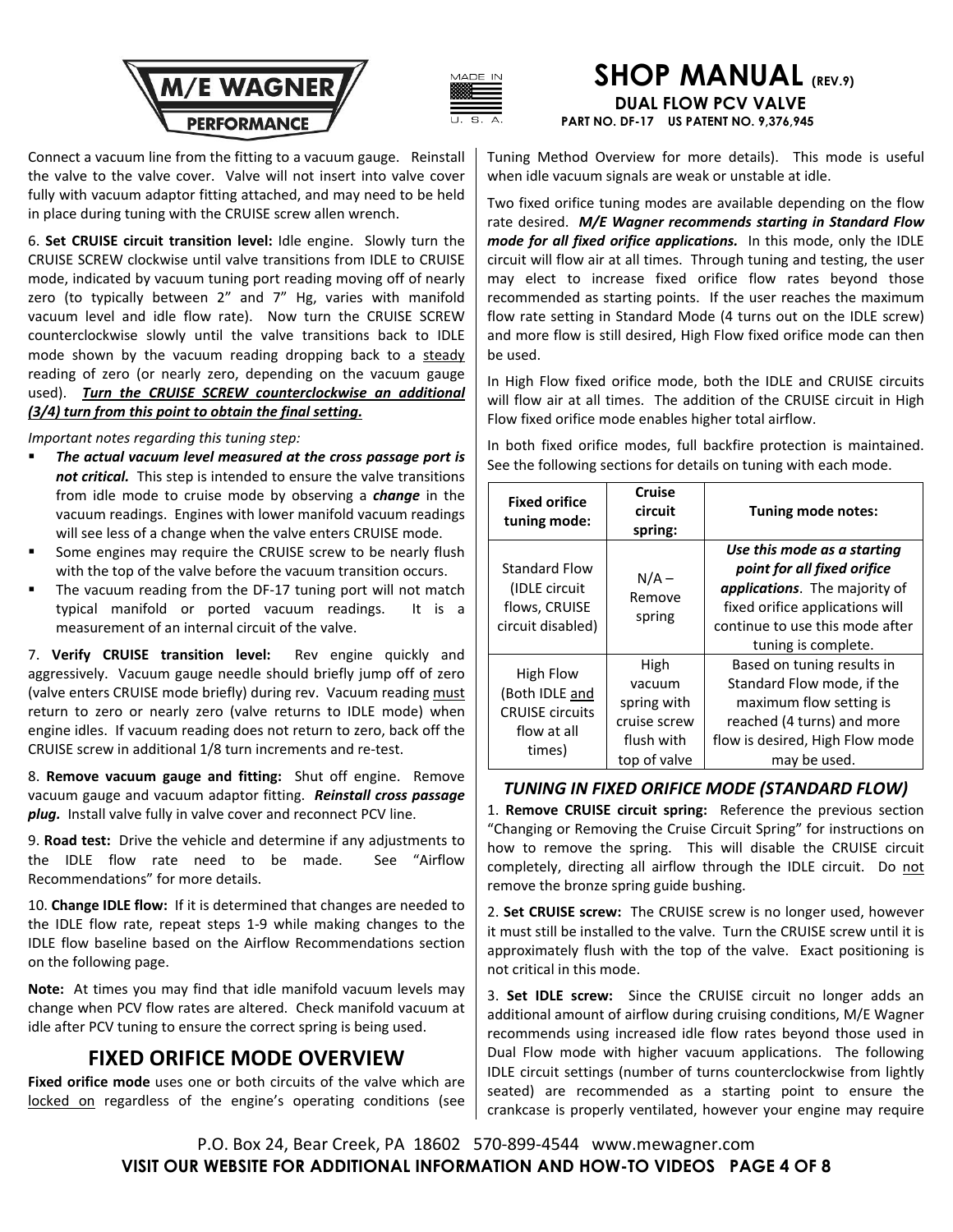



more airflow. Carburetor or injection tuning may be necessary in conjunction with this adjustment.

|                     | <b>FIXED ORIFICE MODE</b>        |           |         |         |
|---------------------|----------------------------------|-----------|---------|---------|
|                     | <b>Engine Size, Cubic Inches</b> |           |         |         |
|                     | Less than 200                    | 200-280   | 280-360 | 360+    |
| <b>IDLE</b> circuit | 1 turn                           | $1 - 1/2$ | 2 turns | 4 turns |
| screw setting*      |                                  | turns     |         |         |

 *\*(Maximum setting* **4** *turns)*

CAUTION: User assumes all responsibility when determining flow rates. Proper PCV baffling is required. An inline air‐oil separator may be required. Oil consumption and spark plug fouling must be carefully monitored.

4. **Install Valve:** Install valve to valve cover. Connect PCV line to manifold vacuum source intended for PCV usage.

5. **Road test:** Drive the vehicle and determine if any adjustments to the IDLE screw flow rate need to be made. See Airflow Recommendations section for more details. If necessary, adjust the airflow and repeat road testing.

#### *TUNING IN FIXED ORIFICE MODE (HIGH FLOW)*

If the maximum flow rate setting is reached in Standard Flow fixed orifice mode (4 turns out on the IDLE screw) and more flow is still desired, High Flow fixed orifice mode can be used to continue to increase the flow rate.

**1. Install CRUISE circuit high vacuum spring:** Reference the previous section "Changing or Removing the Cruise Circuit Spring" for instructions on how to install the high vacuum cruise circuit spring.

**2. Set the CRUISE circuit adjustment screw:** Turn the CRUISE circuit adjustment screw in until it is *flush with the top of the valve*. This will lock the CRUISE circuit on so that it flows air at all times in addition to the flow already present through the IDLE circuit.

3. **Set IDLE screw:** Since both the IDLE and CRUISE circuits are now flowing air, it will be necessary to change the IDLE screw setting when changing from Standard Flow to High Flow fixed orifice mode. An IDLE screw setting of 4 turns out in Standard Flow mode yields the same airflow as an IDLE screw setting of 3/4 turn out in High Flow mode. Tuning can proceed to higher flow rates from this starting point. See the Fixed Orifice Mode Tuning Progression table in the Airflow Recommendations section for more details.

4. **Install valve and road test:** Install valve, road test, and repeat flow adjustments as recommended in the following section.

## **AIRFLOW RECOMMENDATIONS**

**After road testing** the following guidelines may be used to optimize the PCV valve's flow rate. Also see the following Frequently Asked Questions section for additional tuning assistance.

Adjustment of airflow through the PCV system should aim to balance proper crankcase ventilation with oil consumption and tuning issues. From a crankcase ventilation perspective, more PCV flow is generally better. More PCV flow will minimize crankcase pressure, evacuate

**DUAL FLOW PCV VALVE**<br> **PERFORMANCE** PART NO. DF-17 US PATENT NO. 9,376,945

blowby more effectively and draw more fresh air through the crankcase, however there are tradeoffs to having too much PCV flow. Excessive PCV flow can lead to oil consumption through the PCV system, although this issue is often a combination of airflow and baffle design (see M/E Wagner's website for more baffle design information). Excessive PCV flow can also lead to tuning issues, not limited to carburetor and fuel injection tuning problems, spark plug fouling and lean conditions.

In summary, *M/E Wagner recommends using the minimum amount of airflow that will properly ventilate the crankcase.* If none of the issues present in the Inadequate PCV Flow column below are observed, then the flow rate is adequate. M/E Wagner conducted a large amount of flow testing to determine the settings listed in this manual, and *in most cases the flow rate starting points listed in previous sections will be adequate*.

| <b>Inadequate PCV Flow</b>                | <b>Excessive PCV Flow</b>             |  |
|-------------------------------------------|---------------------------------------|--|
| Oil quickly becomes dirty                 | " Carburetor or fuel injection tuning |  |
| • Oil smell inside vehicle while driving  | difficulties                          |  |
| • Oil residue on firewall or valve covers | Unresponsive idle mixture screws on   |  |
| Oil in base of air cleaner (on vehicles   | carburetor                            |  |
| with closed PCV systems)                  | • Lean conditions during operation    |  |
| • Oil leaks due to excessive crankcase    | . Oil consumption through the PCV     |  |
| pressure (Note - oil leaks may have       | system (also check baffling)          |  |
| other causes unrelated to the PCV)        | Spark plug fouling due to<br>oil      |  |
|                                           | consumption (also check baffling)     |  |

In the event that the user wishes to alter the flow rate from the starting points previously indicated, the following tuning progressions are recommended. It is important to note that the IDLE screw requires more turns to achieve the same incremental increase in airflow the farther out it is adjusted. The tables below outline tuning steps which represent a consistent increase in flow rate for every tuning step. For example, in Dual Flow mode, increasing from 3/4 turn to 1 turn on the IDLE screw will result in an increase in airflow. The next step (if needed) would be to change to 1‐1/2 turns, which would result in the same airflow increase that occurred when changing from 3/4 to 1 turn.

**FOR ALL TUNING MODES ‐ CAUTION:** User assumes all responsibility when determining flow rates. Proper PCV baffling is required. An inline air-oil separator may be required. Oil consumption and spark plug fouling must be carefully monitored.

| <b>DOALTLOW INODE TURING FROGRESSION</b> |                           |  |
|------------------------------------------|---------------------------|--|
| <b>Tuning Step</b>                       | <b>IDLE</b> screw setting |  |
|                                          | (turns from seated)       |  |
| 1 (minimum flow)                         | 1/4                       |  |
|                                          | 1/2                       |  |
|                                          | 3/4                       |  |
|                                          |                           |  |
|                                          | $1 - 1/2$                 |  |
|                                          | 2                         |  |
| 7 (maximum flow)                         |                           |  |

#### **DUAL FLOW MODE Tuning Progression**

P.O. Box 24, Bear Creek, PA 18602 570‐899‐4544 www.mewagner.com **VISIT OUR WEBSITE FOR ADDITIONAL INFORMATION AND HOW-TO VIDEOS PAGE 5 OF 8**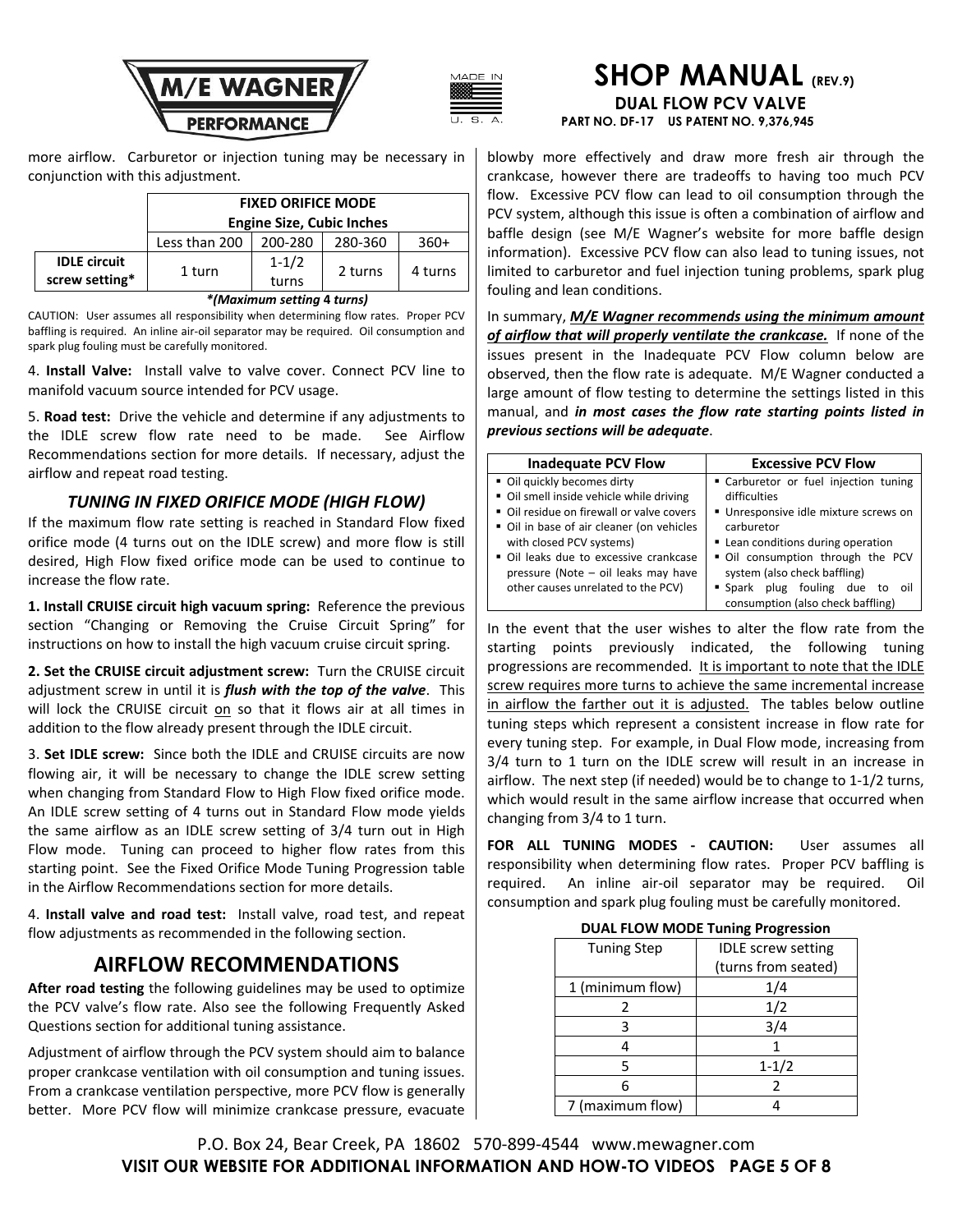



#### **FIXED ORIFICE MODE Tuning Progression**

|                    | IDLE screw setting (turns from seated) |                          |
|--------------------|----------------------------------------|--------------------------|
| <b>Tuning Step</b> | Fixed orifice,                         | Fixed orifice, High Flow |
|                    | <b>Standard Flow</b>                   | (high vacuum spring      |
|                    | (no spring)                            | installed)               |
| 1 (minimum flow)   | 1/4                                    |                          |
| 2                  | 1/2                                    |                          |
| 3                  | 3/4                                    |                          |
| 4                  |                                        |                          |
| 5                  | $1 - 1/2$                              |                          |
| 6                  | 2                                      |                          |
| 7                  | 3/4<br>4<br>SAME FLOW                  |                          |
| 8                  |                                        |                          |
| 9                  |                                        | $1 - 1/2$                |
| 10                 |                                        | $\mathcal{P}$            |
| 11 (maximum flow)  |                                        | 4                        |

**Note for all tuning modes and flow rates:** It is recommended that carburetor users re-tune idle mixture screws in conjunction with altering PCV flow rates. Self‐learning EFI systems may require time to adjust to PCV flow changes.

## **TROUBLESHOOTING AND FREQUENTLY ASKED QUESTIONS**

M/E Wagner is available for technical support to assist you with your tuning application. *To provide you with the most efficient support, we ask that you read the Frequently Asked Questions section in its entirety before calling.* We have compiled the answers to the most commonly asked questions here.

If you do require technical support, **we ask that you gather the following information before calling.**

- 1. Are you using Fixed Orifice or Dual Flow mode?
- 2. If using Dual Flow Mode, what spring are you using?
- 3. What IDLE screw settings are you using?
- 4. How much manifold vacuum does your engine have at idle?

## **DUAL FLOW MODE VACUUM GAUGE TUNING**

*Problem:* My vacuum gauge is not responding as expected when I tune the CRUISE circuit using Dual Flow mode. **TRY THESE BASIC SOLUTIONS FIRST** before progressing into more specific troubleshooting!

**Solution 1:** Ensure you have removed the cross passage plug before installing the vacuum adaptor fitting to the Dual Flow PCV Valve.

*Solution 2:* Make sure you run the CRUISE screw through its entire range of travel. Start 10 turns out from flush (1/2" above flush), and turn slowly until the screw is flush with the top of the valve.

**DUAL FLOW PCV VALVE PERFORMANCE** 

**Solution 3:** Make sure both the IDLE and CRUISE balls can move freely in their bores. Ensure that debris has not been picked up that may impede motion. Disassemble and clean if necessary.

**Solution 4:** Make sure there are not any other sources trying to evacuate vapors from the crankcase (i.e. a second PCV valve, vacuum pump, etc.)

*Problem:* My vacuum gauge is not responding as expected when I turn the CRUISE screw (Dual Flow Mode, step 6), **it is stuck on 3"+ Hg and will not return to 0" Hg.**

**Solution 1:** The installed spring may be too heavy for your manifold vacuum level. If you are using the high vacuum spring, try switching to the low vacuum spring. If you are already using the low vacuum spring try using fixed orifice mode.

*Solution 2:* Ensure the crankcase has an adequate fresh air source. *Solution 3:* Ensure that the PCV valve and fresh air breather neck have a minimum of 3/8" clearance to the top of baffle surfaces.

**Problem:** I successfully tuned the CRUISE screw using a vacuum gauge (Dual Flow Mode, step 6), but when I rev the engine to verify the CRUISE transition level (step 7) **the vacuum gauge will not jump off of 0" Hg.**

*Solution 1:* You may not be revving the engine aggressively enough. A very quick, aggressive rev of snapping the throttle to 1/2 to 3/4 open that makes the RPM rise briefly is better than a slower, gradual rev that makes the RPM rise excessively. *The goal is to make manifold vacuum drop to verify the CRUISE circuit will come online. Solution 2:* Try *turning in* the CRUISE screw 1/8 turn at a time and repeating this tuning step.

**IF THE SOLUTIONS ABOVE DO NOT SOLVE YOUR DUAL FLOW MODE VACUUM GAUGE TUNING RELATED ISSUES, CONSULT THE FLOWCHART ON THE LAST PAGE OF THIS MANUAL.**

### **GENERAL TUNING ISSUES**

*Problem:* My vacuum signal is very low or unsteady, and it causes the CRUISE ball to flutter.

*Solution:* If you are using the high vacuum spring, try switching to the low vacuum spring. If you are already using the low vacuum spring try using fixed orifice mode.

**Problem:** My Dual Flow PCV Valve responds to tuning normally, but I still have excessive crankcase pressure buildup under full throttle.

**Solution:** Make the fresh air inlet source to the crankcase less restrictive, i.e. change to 1" inside diameter minimum line from the valve cover to air cleaner, or try a less restrictive fresh air breather configuration.

*Problem:* When I back off the CRUISE screw 10 turns, the CRUISE ball is still forced against the seat and does not have any free play. *Solution:* When using the low vacuum spring, this is normal due to the increased length of the spring.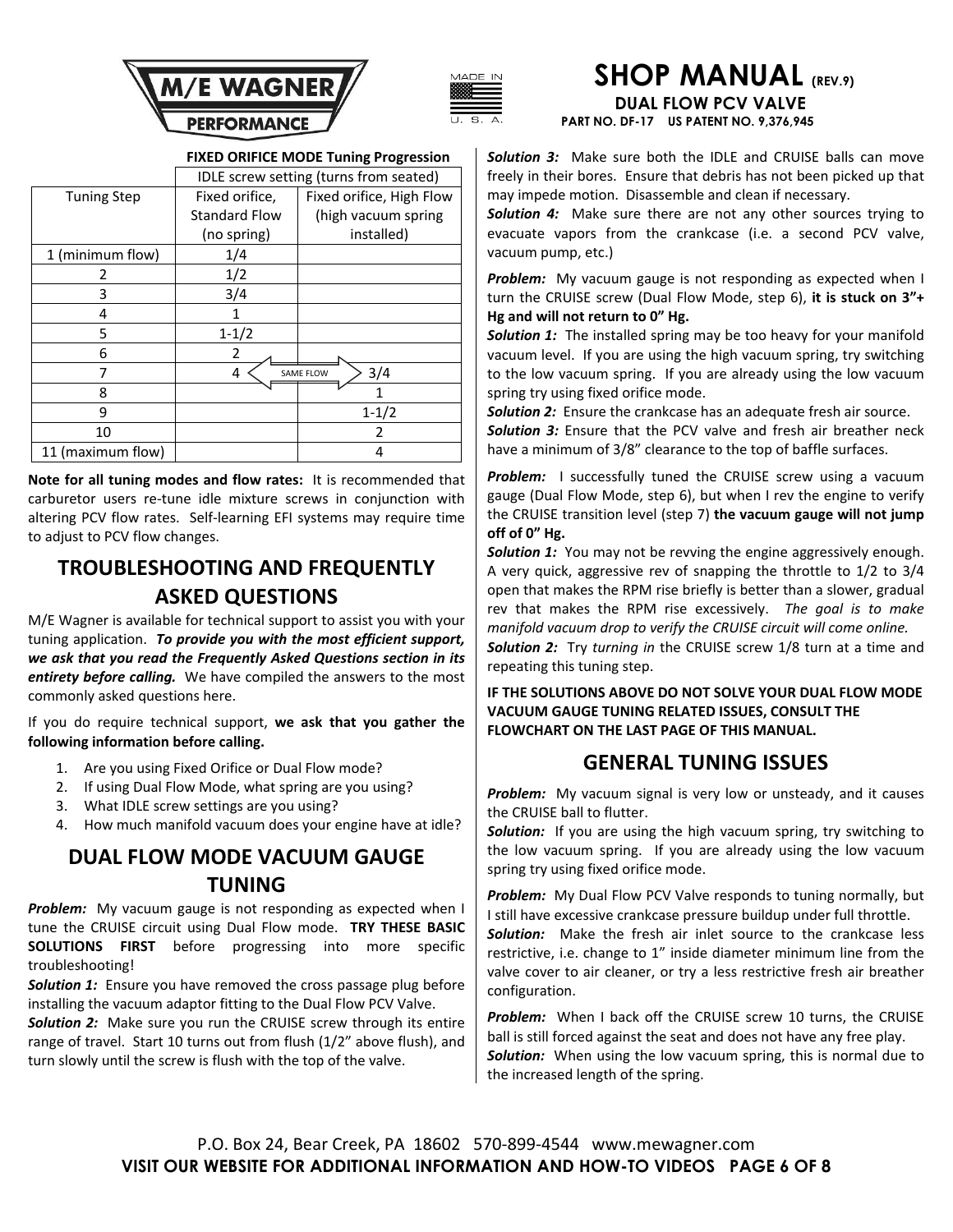



**Problem:** My automatic transmission vehicle surges or has idle speed inconsistencies when I put it in Drive after tuning the Dual Flow PCV Valve per the instructions in the manual.

**Solution:** Some vehicles may experience a large vacuum drop when put into Drive. Try backing off the CRUISE screw adjustment an additional 1/8 turn at a time to compensate for this.

**Problem:** My Dual Flow PCV valve was shipped to me with the CRUISE screw adjusted very high above the top of the valve.

**Solution:** This is normal. 10 turns out (1/2" above flush) is the default setting to ensure the CRUISE circuit is off for initial tuning.

*Problem:* My self tuning EFI system isn't running as well after my Dual Flow PCV valve installation.

Solution: It may take some time for your EFI system to adjust to your PCV valve's new flow rate. Try additional drive time first before making further changes.

## **OIL CONSUMPTION TROUBLESHOOTING**

*Question:* Should I run an air‐oil separator with in my PCV system? Answer: If possible, yes. Running an air-oil separator reduces the amount of oil vapor recirculated through your engine, and also provides an excellent method for evaluating how much oil is being pulled through the PCV system.

*Question:* Can you recommend an air‐oil separator part number? *Answer:* We have used Moroso part no. 85474 on several vehicles.

*Question:* Where should I put an air‐oil separator in my system? *Answer:* Between the PCV Valve and manifold vacuum source.

**Question:** How much oil consumption is normal with a properly baffled PCV system?

*Answer:* Based on projecting consumption data over an established inspection interval, our test vehicles would go over 5,000 miles before consuming a quart of oil through the PCV system.

**Question:** I am consuming excessive oil through the PCV system. Can you offer some baffle recommendations?

*Answer:* The following guidelines should be used for baffling:

- Maintain at least 3/8" of clearance from the underside of the PCV valve to the top surface of the baffle
- Maintain at least 3/8" of clearance from the neck of the fresh air breather to the top surface of the baffle
- Maintain at least 3/8" of clearance from the baffle to the underside of the valve cover. More clearance is desirable if possible.
- See the Baffle Study on our website for more information
- PVC Reinforced Braided Vinyl Tubing can be used as a diagnostic tool. It is clear with a reinforcing braid, and can be purchased at your local hardware store. It provides visibility and allows you to see oil movement through PCV lines while the engine is running.

**PCV SYSTEM CONFIGURATION**

**Question:** Is there a preferred way to mount my DF-17 valve with inline adaptor installed?

Answer: Although it may be mounted in any position ranging from vertical to horizontal, vertical installation is preferred. It should not be mounted upside down or any angle past horizontal.

**Question:** Can I put a T in my PCV line running from your PCV valve to the carburetor and run from the T to my brake booster? *Answer:* No. You will disturb PCV airflow, and you should not run blow by vapors to your brake booster.

*Question:* What is an acceptable manifold vacuum source where I should run the vacuum line from my Dual Flow PCV valve?

*Answer:* Most carburetors have a 3/8" fitting in the baseplate for a PCV valve. Check your carburetor shop manual for recommendations. It is also acceptable to run to a fitting in a carburetor spacer. If a fitting is not provided some spacer manufacturers have a specific location where they recommend you drill and tap to install a PCV fitting. EFI applications should use a port intended for PCV usage by the EFI manufacturer.

**Question:** Can I run my PCV vacuum line to a fitting on an intake runner?

Answer: No, this is not recommended. Ideally the PCV flow should be equally distributed to all cylinders equally. Feeding to one intake running will not accomplish this.

*Question:* I have a multi carb setup on my engine, can I run my PCV line to one carb?

*Answer 1:* If you have a (3) 2‐barrel setup you can run your PCV line to the center carb base.

*Answer 2:* If you have a (2) 4‐barrel setup with progressive linkage (idle and cruise on one carb) you can run to the carb used for normal driving.

Answer 3: If you have a (2) 4-barrel setup with straight linkage, splitting the PCV flow to both carbs is recommended.

**Question:** I'm using a roots blower, can I run a Dual Flow PCV Valve? *Answer:* Yes. Most customers will connect the PCV valve above the blower. In this configuration the PCV line will never be under positive pressure, even under boost conditions.

*Question:* I'm running a centrifugal blower / turbocharger / blow through carburetor. Can I run a Dual Flow PCV Valve?

*Answer:* Yes. In this application the PCV line will be under positive pressure under boost conditions. We reverse flow test every Dual Flow PCV Valve to 20 PSI as part of our QC process. Our experience has shown that the Dual Flow's design has better backfire protection than any stock valve tested due to its check ball design. The user however should determine if any additional backflow check valves are needed. Our experience has shown us that some industrial check valves have good backflow resistance but are restrictive to PCV flow.